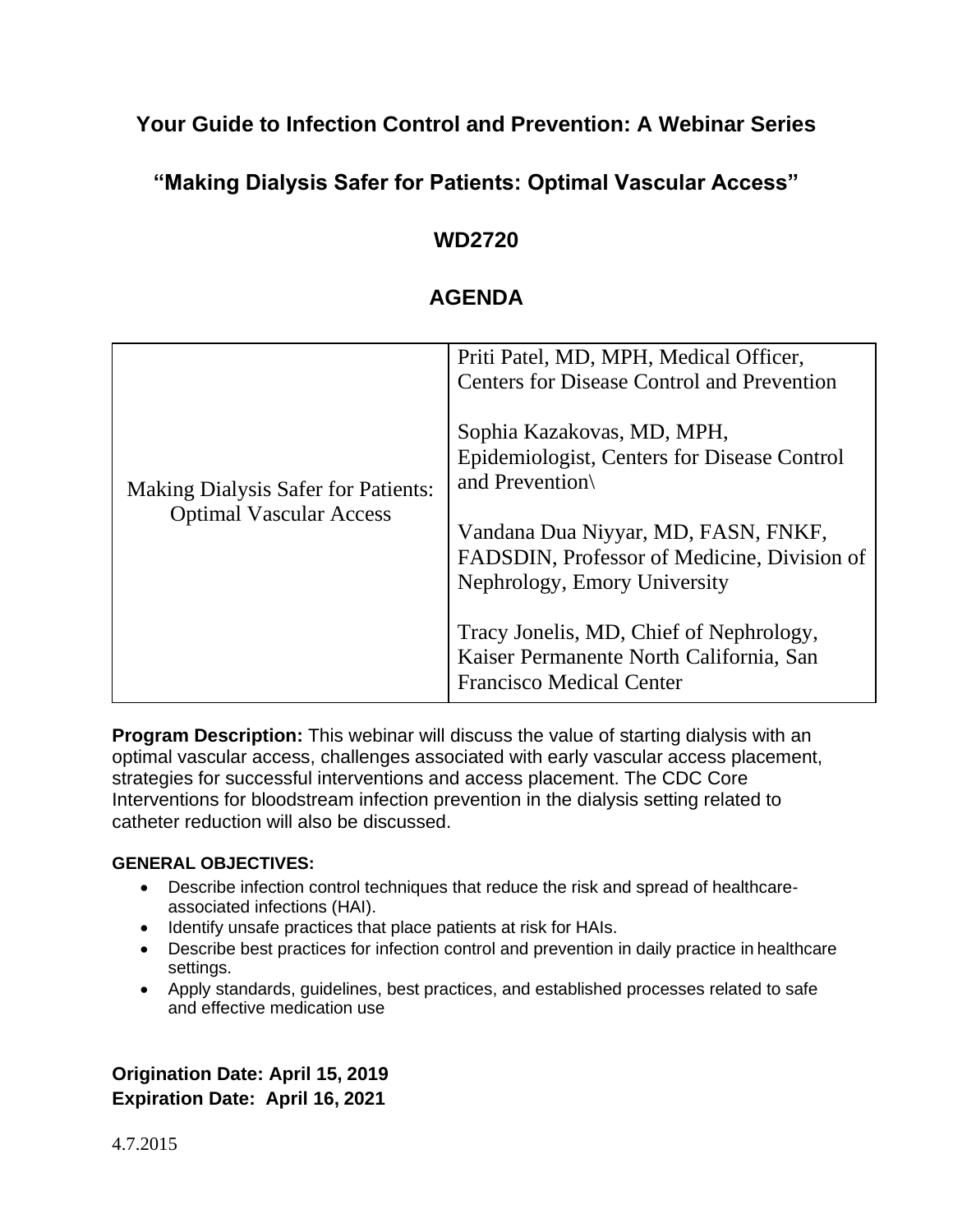| URL:                        | https://www.cdc.gov/hai/prevent/safe-healthcare-webinars.html |                                                                                                                                                                                     |
|-----------------------------|---------------------------------------------------------------|-------------------------------------------------------------------------------------------------------------------------------------------------------------------------------------|
| <b>HARDWARE/SOFTWARE:</b>   |                                                               | Computer Hardware; Internet connection;<br><b>Browser</b>                                                                                                                           |
| <b>MATERIALS:</b>           |                                                               | <b>None</b>                                                                                                                                                                         |
| <b>TARGET AUDIENCE:</b>     |                                                               | Physicians, Physician Assistants, Nurse<br>Practitioners, Registered Nurses, Health<br>Educators, Pharmacists, Medical Residents,<br>Epidemiologists, Laboratorians, Administrators |
| <b>PREREQUISITES:</b>       |                                                               | General awareness of germ theory and<br>basic level of infection control and prevention                                                                                             |
| <b>CONTACT INFORMATION:</b> |                                                               | Division of Healthcare Quality Promotion,<br>hip@cdc.gov                                                                                                                            |

### **ACCREDITATION STATEMENTS:**

**CME:** The Centers for Disease Control and Prevention is accredited by the Accreditation Council for Continuing Medical Education (ACCME®) to provide continuing medical education for physicians.

The Centers for Disease Control and Prevention designates this **enduring activity** for a maximum of **(1.0)** *AMA PRA Category 1 Credits*™. Physicians should claim only the credit commensurate with the extent of their participation in the activity.

**CNE:** The Centers for Disease Control and Prevention is accredited as a provider of Continuing Nursing Education by the American Nurses Credentialing Center's Commission on Accreditation.

This activity provides **(1.0)** contact hours.

**CEU:** The Centers for Disease Control and Prevention is authorized by IACET to offer **(0.1)** CEU's for this program.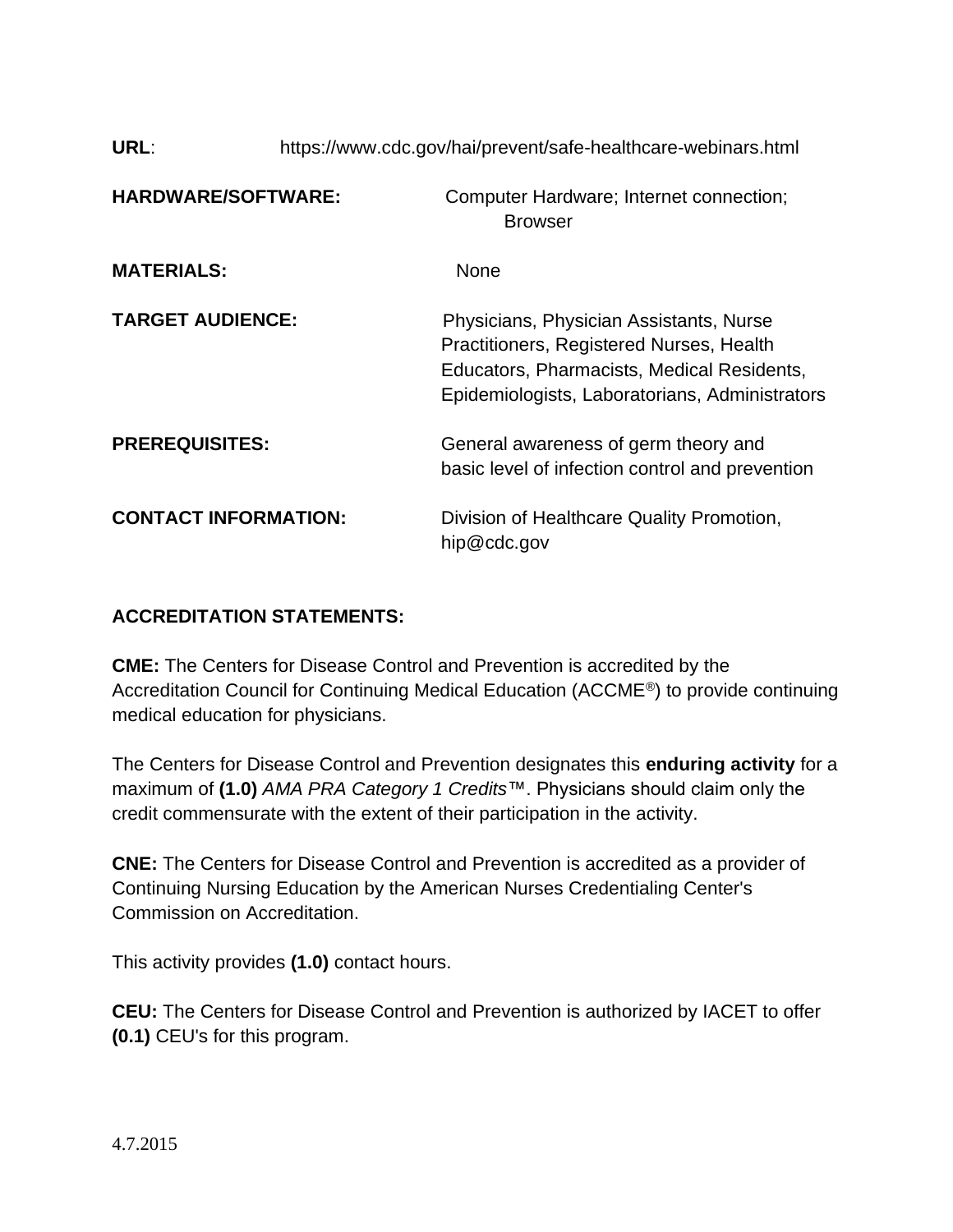**CECH:** Sponsored by the Centers for Disease Control and Prevention, a designated provider of continuing education contact hours (CECH) in health education by the National Commission for Health Education Credentialing, Inc. This program is designated for Certified Health Education Specialists (CHES) and/or Master Certified Health Education Specialists (MCHES) to receive up to **(1)** total Category I continuing education contact hours. Maximum advanced level continuing education contact hours available are 0. CDC provider number **98614.**



**CPE:** The Centers for Disease Control and Prevention is accredited by the Accreditation Council for Pharmacy Education as a provider of continuing pharmacy education.

This program is a designated event for pharmacists to receive **0.1** CEUs in pharmacy education. The Joint Accreditation Universal Activity Number is **JA4008229-0000-20- 143-H05-P**.

Category: This activity has been designated as Knowledge-Based.

Once credit is claimed, an unofficial statement of credit is immediately available on TCEOnline. Official credit will be uploaded within 60 days on the NABP/CPE Monitor.

## **For Certified Public Health Professionals (CPH)**

The Centers for Disease Control and Prevention is a pre-approved provider of Certified in Public Health (CPH) recertification credits and is authorized to offer **(1)** CPH recertification credits for this program.

CDC is an approved provider of CPH Recertification Credits by the National Board of Public Health Examiners. Effective October 1, 2013, the National Board of Public Health Examiners (NBPHE) accepts continuing education units (CEU) for CPH recertification credits from CDC. Please select CEU as your choice for continuing education when registering for a course on TCEOnline. Learners seeking CPH should use the guidelines provided by the NBPHE for calculating recertification credits. For assistance please contact NBPHE at [http://www.NBPHE.org.](http://www.nbphe.org/)